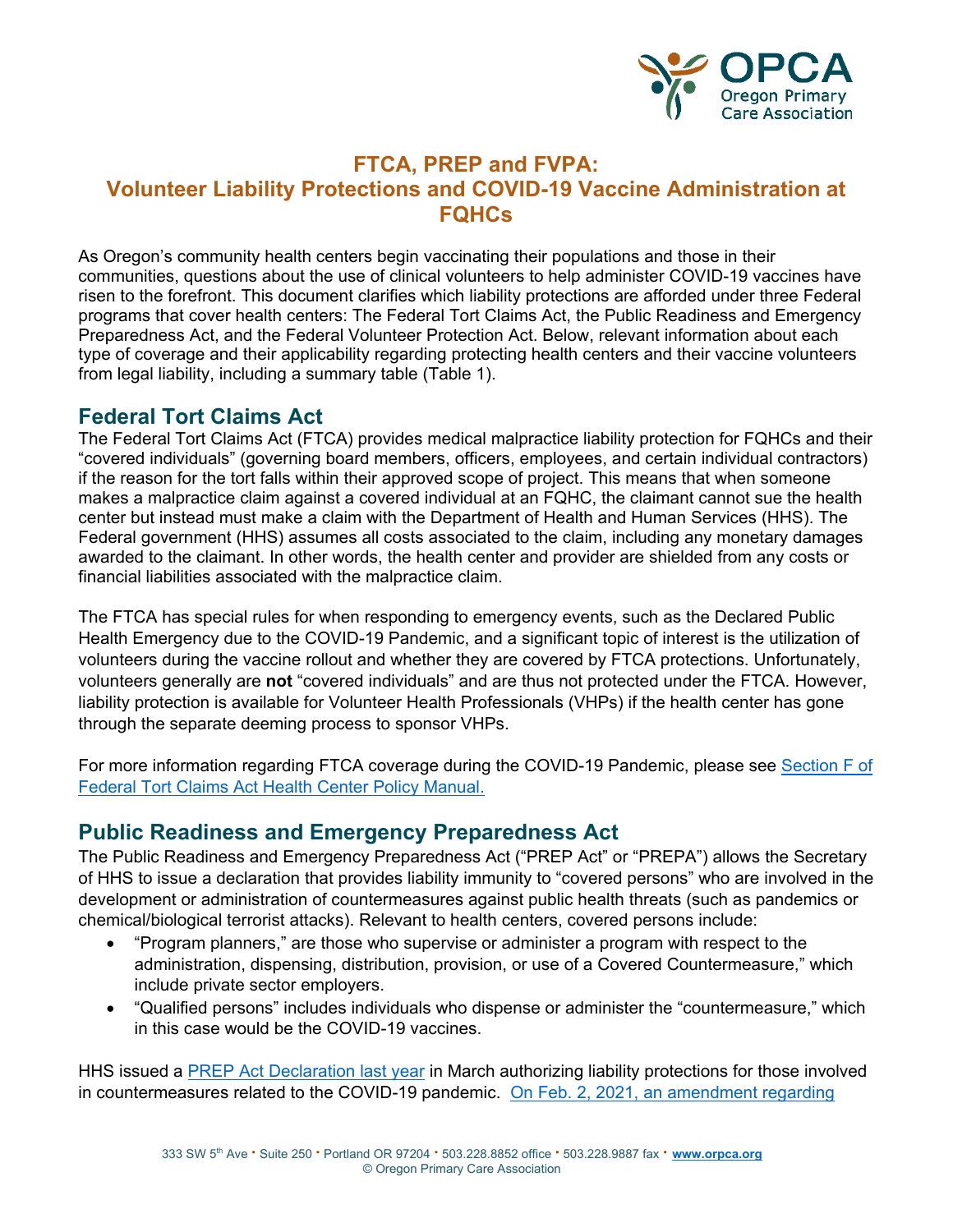[vaccine administration](https://www.hhs.gov/about/news/2021/01/28/hhs-amends-prep-act-declaration-increase-workforce-authorized-administer-covid-19-vaccines.html) was made authorizing PREP Act protections to any healthcare provider dispensing or administering the vaccine who meet the following:

- Is licensed or certified in a state to prescribe, dispense, and/or administer COVID-19 vaccines in any other state or U.S. territory, OR
- Any physician, registered nurse, or practical nurse whose license or certification expired within the past five years in any state or U.S. territory so long as the license or certification was active and in good standing prior to the date it went inactive. Those without licenses/certifications will require a period of on-site supervision by healthcare professional currently practicing, AND
- Complete a CDC COVID-19 vaccine training, [which can be found here.](https://www.cdc.gov/vaccines/covid-19/training.html#past-hcp)

Based on Declaration and Amendment made by HHS, health centers and their health care providers working or volunteering who meet the above requirements are covered by PREP Act protections.

# **Federal Volunteer Protection Act**

The Federal Volunteer Protection Act (FVPA) provides liability protection for volunteers at nonprofit and government entities as long as they:

- Are acting within the scope of the responsibilities
- Are properly licensed/credentialed for their responsibilities
- Were not acting in a manner that was grossly negligent, reckless, or willful or criminal misconduct
- Do not operate a vehicle

There are minor exceptions to volunteer liability protection, found here [for reference.](http://www.fcomi.org/uploads/3/3/7/4/3374831/volunteer_protection_act.pdf) 

Unfortunately, the *FVPA does not shield organizations* from torts or civil suits brought about by the actions of their volunteers. Health centers could still face malpractice or other claims from patients if an incident were to occur.

### **Summary**

While the FTCA does not cover volunteers for liability protections (unless the health center has been deemed to have VHPs), the PREP Act does (along with health centers). Providers who are licensed or credentialed in the past five years can volunteer to administer COVID-19 vaccines. Furthermore, the Federal Volunteer Protection Act provides liability protection to volunteers at FQHCs as they are nonprofits.

If you have any FTCA, PREP Act, or Federal Volunteer Protection Act questions, please contact OPCA's FTCA lead Rob Schlegel at [rschlegel@orpca.org.](mailto:rschlegel@orpca.org)

Updated 3/15/2021